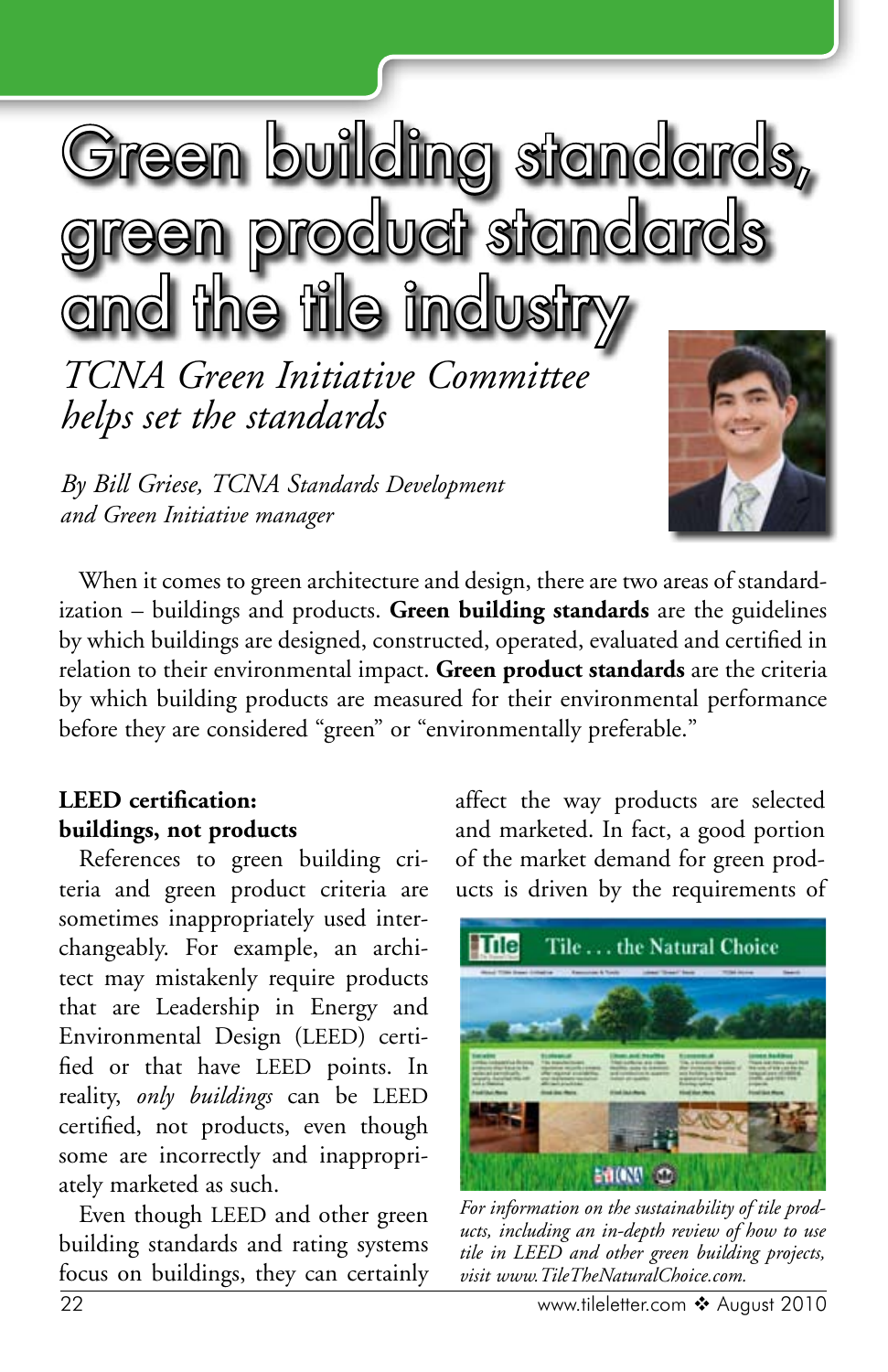green building standards. Tile industry representatives participate in the development of green building standards to ensure that the use of tile products, which are inherently sustainable, are appropriately considered by LEED and other green building standards.

#### **LEED revisions: good news for tile**

The LEED update and revision pro-



cess is dynamic and ever-evolving. Users of LEED routinely submit Credit Interpretation Requests (CIRs) to the United States Green Building Council (USGBC), where official rulings are made. LEED Technical Advisory Groups (TAGs) meet regularly to discuss updates and revisions. Additionally, USGBC announced recently that LEED addenda would be released quarterly.

In April this year, USGBC issued its first set of addenda to LEED Version 3. One addendum exempts tile and other inherent VOC-free products from costly emissions testing and will have a positive impact on the way tile products are specified for LEED projects. The addendum to IEQ (Indoor Environmental Quality) Credit 4.3 reads as follows:

*Mineral-based finish flooring products such as tile, masonry, terrazzo, and cut stone without integral organic-based coatings and sealants and unfinished/ untreated solid wood flooring qualify for credit without any IAQ testing requirements. However, associated site-applied adhesives, grouts, finishes and sealers must be compliant for a mineral-based or unfinished/untreated solid wood flooring system to qualify for credit. ("Document Addenda," LEED Reference Guide for Green Building Design and Construction, 2009 Edition)* 

### **Industry influences USGBC, IGCC**

Such steps taken by USGBC can be credited to persistent requests and follow-up by TCNA Green Initiative Committee members. Furthermore, similar requests were made and granted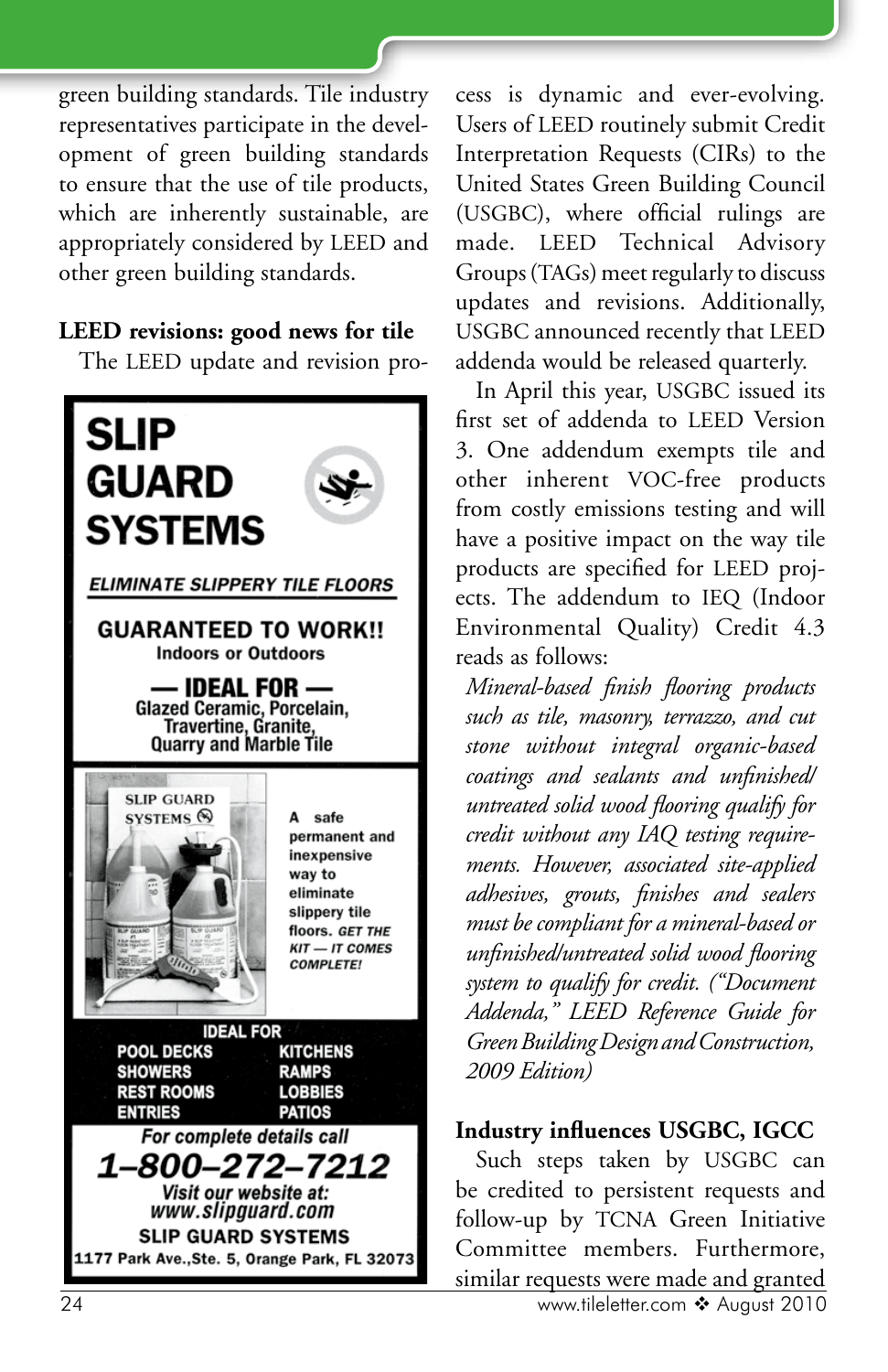in 2008 regarding tile product references in the California Criteria of The Collaborative for High Performance Schools (CHPS).

The collective solicitation by tile industry participants for the recognition of the VOC-free nature of tile has also had an influential impact on the development of other green building standards. The current public draft version of the new International Green Construction Code (IGCC) has similar provisions for tile and other VOC-free products.

The IGCC is being developed by the International Code Council (ICC) in partnership with the American Institute of Architects (AIA), ASTM, the American Society of Heating, Refrigerating, and Air-Conditioning

Engineers (ASHRAE), the Illuminating Engineering Society (IES), and USGBC. Applicable to commercial buildings, the IGCC will provide baseline regulatory framework for green buildings. Similar to the other I-Codes, the IGCC will contain enforceable language that state or local municipalities will have the option to adopt.

As participants in the IGCC drafting process from its inception, TCNA Green Initiative members have been active in the document's development. IGCC Public Hearings will take place in August 2010, Code Development Hearings in May 2011, Final Action Hearings in November 2011, and the finished version is scheduled to be published early in 2012. (More info at www.iccsafe.org)